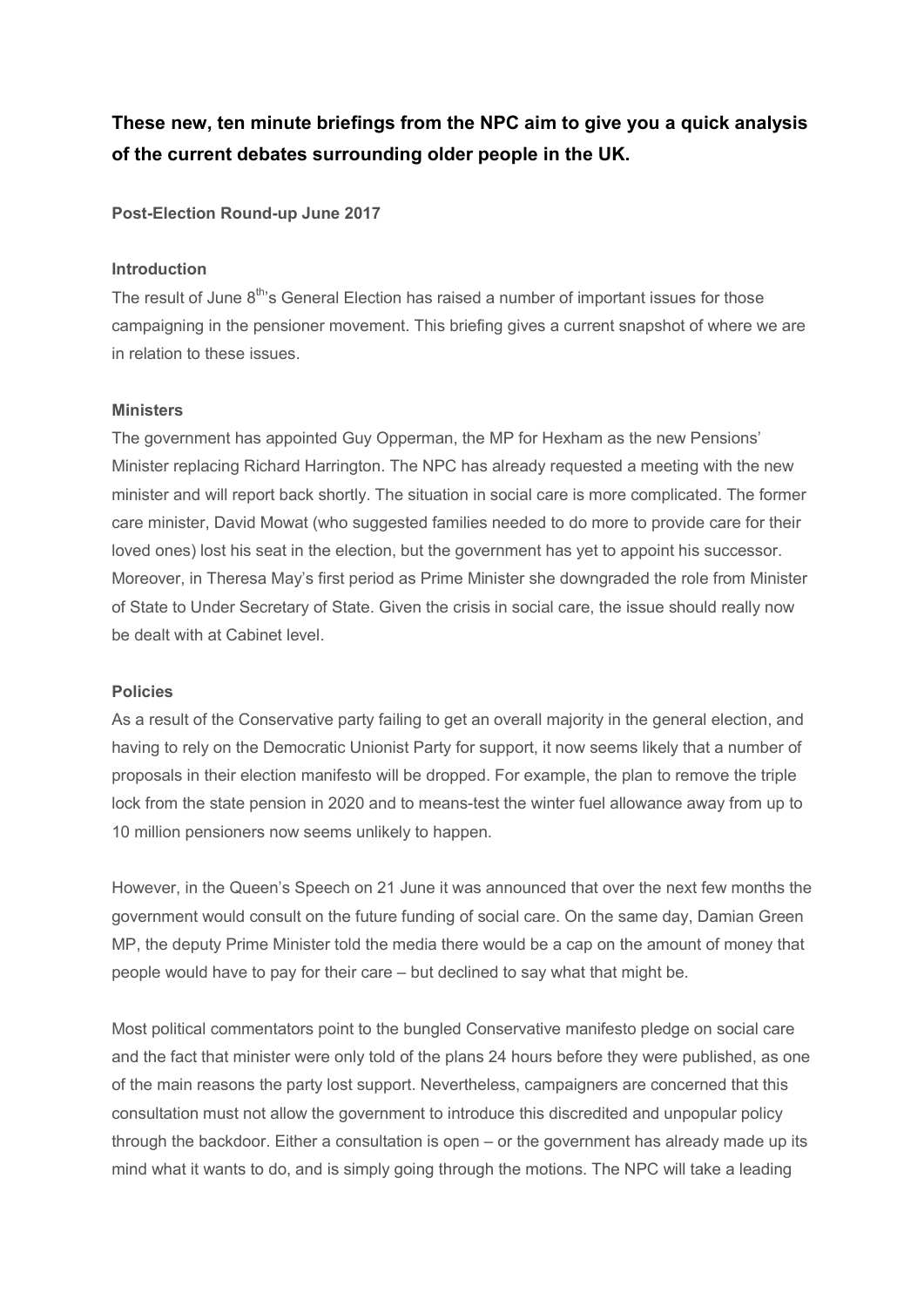role in this issue and continue to press the case for a tax-funded social care system.

## **Opposition**

As far as the information currently available, Labour has retained Alex Cunningham as shadow pensions' minister and Barbara Keeley as shadow care minister. The NPC will be seeking meetings with them as soon as possible.

# Voting figures

The polling company YouGov has released some data on how the different age groups voted at the 2017 general election. Using a sample of just over 50,000 people they found that age seems to be the new dividing line in British politics. The starkest evidence of this is to note that, amongst first time voters (those aged 18 and 19), Labour was forty seven percentage points ahead. Amongst those aged over 70, the Conservatives had a lead of fifty percentage points.



The NPC is concerned that, as with other voting figures, some politicians, think-tanks and media pundits will try to use this as the basis of intergenerational conflict. The NPC must continue to build support for its Generations United campaign, that links the age groups in support of the welfare state and public services.